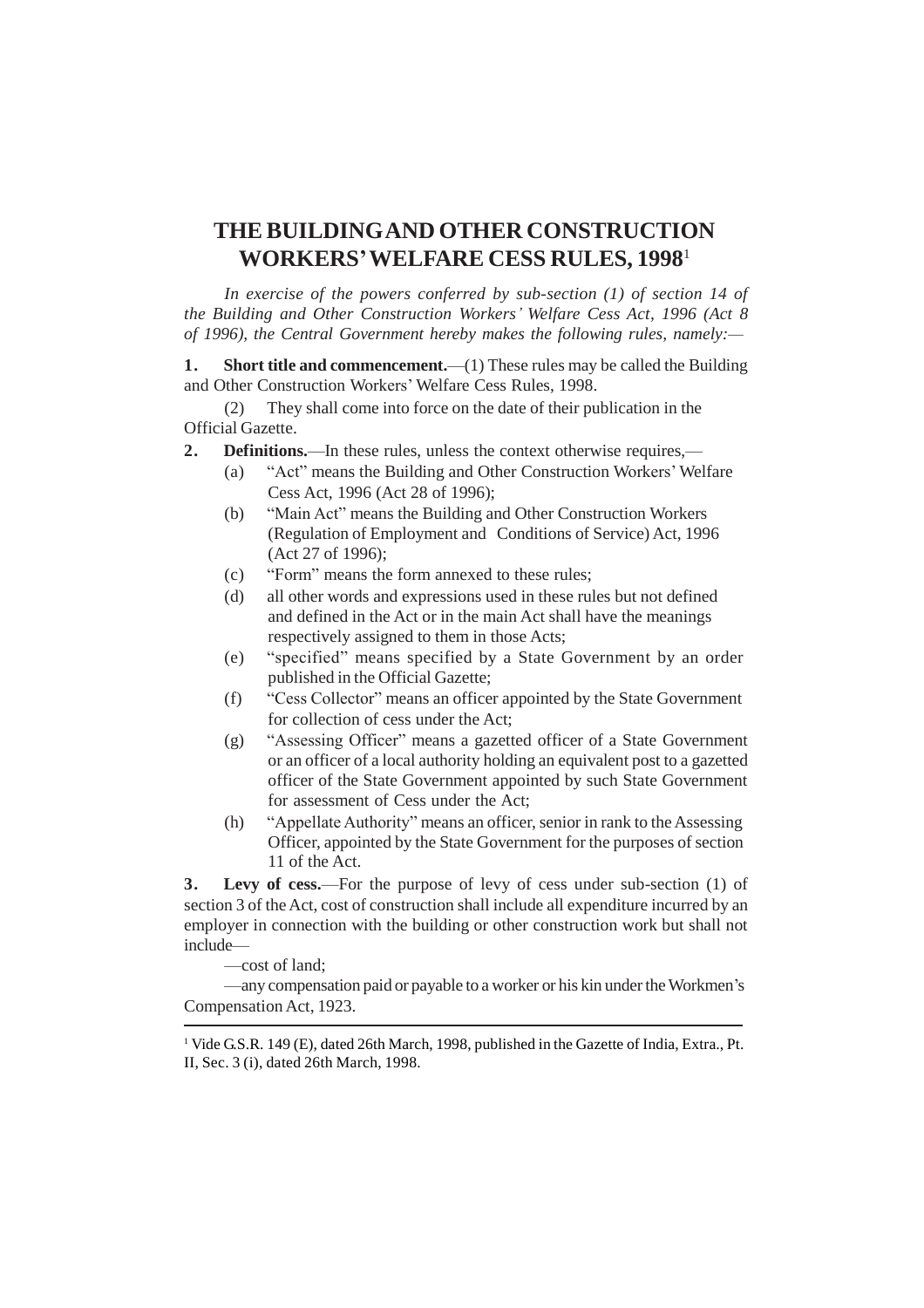*The Building and other construction workers' Welfare Cess Rules, 1998 1*

**4. Time and manner of collection.**—(1) The cess levied under sub-section  $(1)$  of section 3 of the Act shall be paid by an employer, within thirty days of completion of the construction project or within thirty days of the date on which assessment of cess payable is finalised, whichever is earlier, to the cess collector.

(2) Notwithstanding the provisions of sub-rule (1), where the duration of the project or construction work exceeds one year, cess shall be paid within thirty days of completion of one year from the date of commencement of work and every year thereafter at the notified rates on the cost of construction incurred during the relevant period.

(3) Notwithstanding the provisions of sub-rule (1) and sub-rule (2), where the levy of cess pertains to building and other construction work of a Government or of a Public Sector Undertaking, such Government or the Public Sector Undertaking shall deduct or cause to be deducted the cess payable at the notified rates from the bills paid for such works.

(4) Notwithstanding the provisions of sub-rule (1) and sub-rule (2), where the approval of a construction work by a local authority is required, every application for such approval shall be accompanied by a crossed demand draft in favour of the Board and payable at the station at which the Board is located for an amount of cess payable at the notified rates on the estimated cost of construction:

*Provided that if the duration of the project is likely to exceed one year, the demand draft may be for the amount of cess payable on cost of construction estimated to be incurred during one year from the date of commencement and further payments of cess due shall be made as per the provisions of sub-rule (2).* 

(5) An employer may pay in advance an amount of cess calculated on the basis of the estimated cost of construction along with the notice of commencement of work undersection 46 of the MainAct by a crossed demand draft in favour of the Board and payable at the station at which the Board is located:

*Provided that if the duration of the project is likely to exceed one year, the demand draft may be for the amount of cess payable on cost of construction estimated to be incurred during one year from the date of such commencement and further payment of cess due shall be made as per the provisions of sub-rule (2).* 

(6) Advance cess paid under sub-rules (3), (4) and (5), shall be adjusted in the final assessment made by the Assessing Officer.

**5. Transfer of the proceeds of the cess to the Board.**—(1) The proceeds of the cess collected under rule 4 shall be transferred by such Government office, Public Sector Undertakings, local authority, or cess collector, to the Board alongwith the form of challan prescribed (and in the head of account of the Board) under the accountings procedures of the State, by whatever name they are known.

(2) Such government office of Public Sector Undertaking may deduct from the cess collected, or claim from the Board, as the case may be, actual collection expenses not exceeding one per cent, of the total amount collected.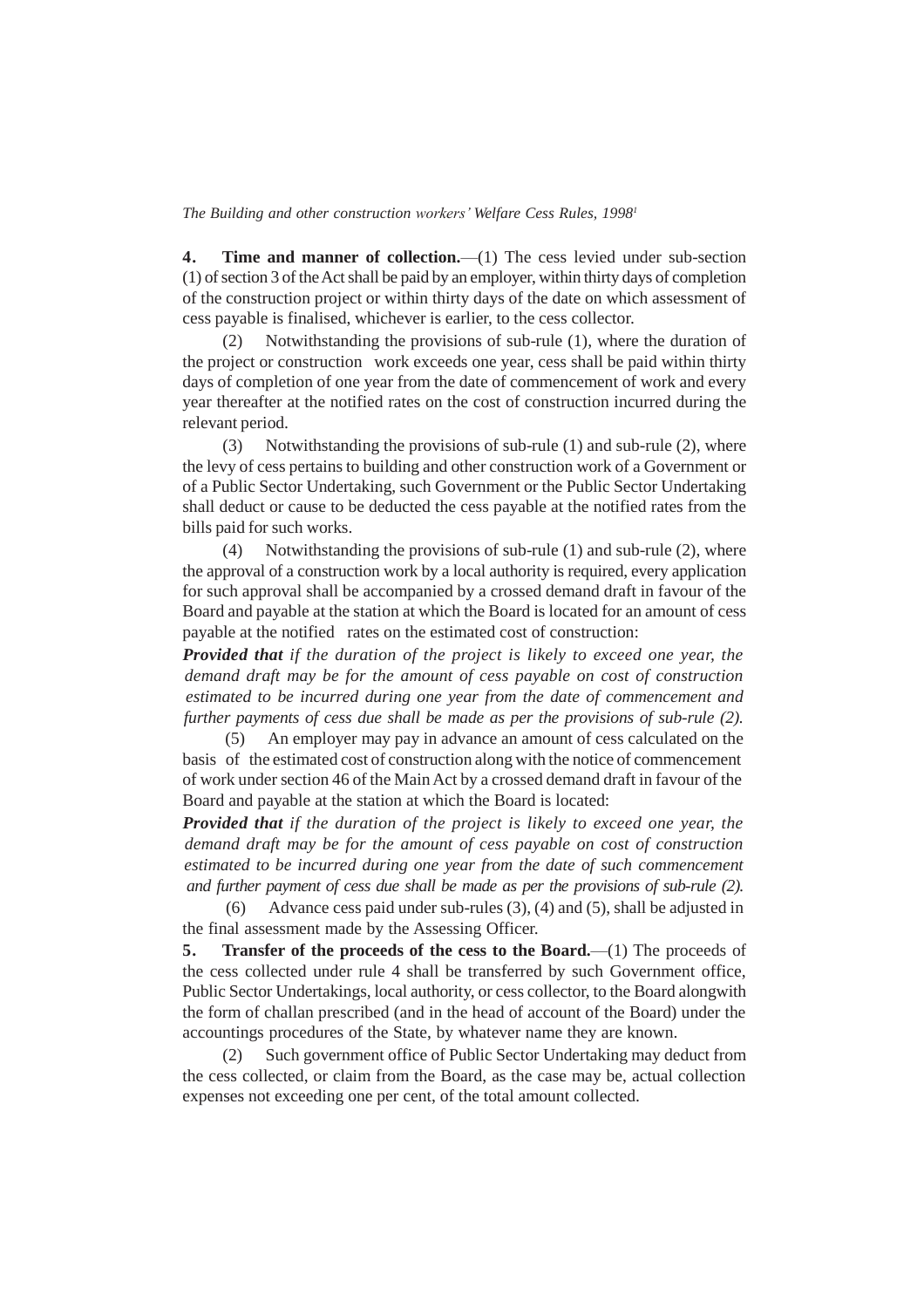(3) The amount collected shall be transferred to the Board within thirty days of its collection.

**6. Information to be furnished by the employer.**—(1) Every employer, within thirty days of commencement of his work of payment of cess, as the case may be, furnish to the Assessing Officer, information in Form I.

(2) Any change or modification in the information furnished under sub-rule (1) shall be communicated to the Assessing Officer immediately but not later than thirty days from the date of affecting the modification or change.

**7. Assessment.**—(1) The Assessing Officer, on receipt of information in Form I from an employer shall make a scrutiny of such information furnished and, if he is satisfied about the correctness of the particulars so furnished, he shall make an order of assessment within a period not exceeding six months from the date of receipt of such information in Form I, indicating the amount of cess payable by the employer and endorse a copy thereof to the employer, to the Board and to the cess collector and despatch such order within five days of the date on which such order is made.

(2) The order shall inter-alia specify the amount of cess due, cess already paid by the employer or deducted at source and the balance amount payable and the date, consistent with the provision of rule 4, by which the cess shall be paid to the cess collector.

(3) If on scrutiny of information furnished, the Assessing Officer is of the opinion that employer has under-calculated or miscalculated the cost of construction or has calculated less amount of cess payable, he shall issue notice to the employer for assessment of the cess.

(4) On receipt of such notice the employer shall furnish to the Assessing Officer a reply together with copies of documentary or other evidence in support of his claim, within fifteen days of the receipt of the notice:

Provided that the Assessing Officer may, in the course of assessment, afford an opportunity to the assessee to be heard in person, if he so requests to substantiate his claim.

(5) If the employer fails to furnish the reply within the period specified under sub-rule (4), or where an employer fails to furnish information in Form I, the Assessing Officer shall proceed to make the assessment on the basis of available records, and other information incidental thereto.

(6) The Assessing Officer may, at anytime while the work is in progress, authorise such officer to make such enquiry at the work site or from documentary evidence or in any other manner as he may think fit for the purpose of estimating the cost of construction as accurately as possible.

**8. Return of overpaid cess.**—(1) Where the Assessing Officer has passed an order of assessment and the employer decides to withdraw from or foreclose the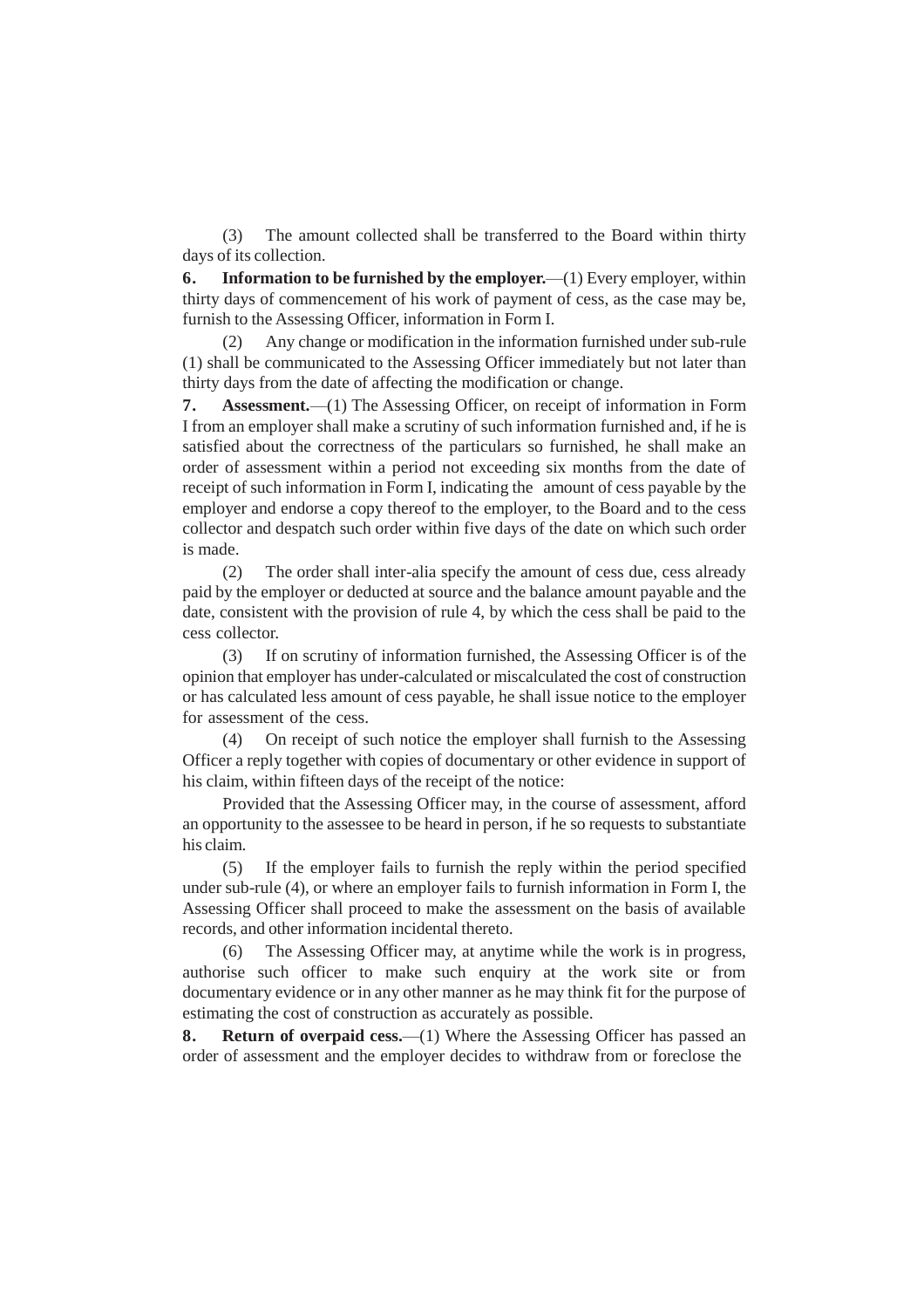## *The Building and other construction workers' Welfare Cess Rules, 1998 1*

works or modifies the plan of construction thereby reducing the cost of construction undertaken or has been forced by other circumstances to call off the completion of the work undertaken, he may seek revision of the assessment order by making an information in **Form II** to the Assessing Officer giving details of such reduction or stoppage of work.

(2) Revision of order of assessment shall be made by the Assessing Officer, in the same manner as the original order, within thirty days of receipt of such information in **Form II.** (3) Following the revision of assessment as per sub-rule (2), the Assessing Officer shall, wherever necessary, endorse a copy of the revised assessment to the Board or cess collector, as the case may be, for making the refund of excess cess as ordered in the revised assessment.

(4) The Board shall, within thirty days of receipt of the endorsement from the Assessing Officer under sub-rule (3), refund the amount specified in the order to the employer through a demand draft payable at the station where the establishment is located.

(5) Where the Appellate Authority has modified the order of assessment reducing the amount of cess, refund shall be made within such time as may be specified in that order.

**9. Exemption.**—(1) Any employer or class of employers in a State seeking exemption under section 6 of the Act may make an application to the Director General of Labour Welfare, Ministry of Labour, Government of India, stating the details of works undertaken, name of the Act or corresponding law in force in that State under which he is liable to pay cess for the welfare of the construction workers and amount of cess actually paid alongwith the date of such payment and proof thereof. A copy of such application shall be endorsed to each of the Assessing Officer and the board concerned.

(2) On receipt of such application the Central Government may, if it feels necessary, seek a report from the State Government concerned.

(3) On examining the grounds, facts and merits of such application the Central Government may, by notification in the Official Gazette, issue an order exempting the employer or class of employers, as the case may be, from payment of cess payable under the Act where such cess is already levied and payable under such corresponding law.

(4) Assessment proceedings shall be stopped by the Assessing Officer for a period of thirty days commencing from the date of the receipt of a copy of the application under sub-rule (1) to him, or till the order of the Central Government under sub-rule (3) is conveyed to an employer or class of employers who made the application under sub-rule (1), whichever is earlier.

**10. Powers of Assessing Officer and other officers.**—(1) An Assessing Officer, or an officer authorised under sub-rule (6) of rule 7, if empowered by the State Government under section 7 of the Act, may,—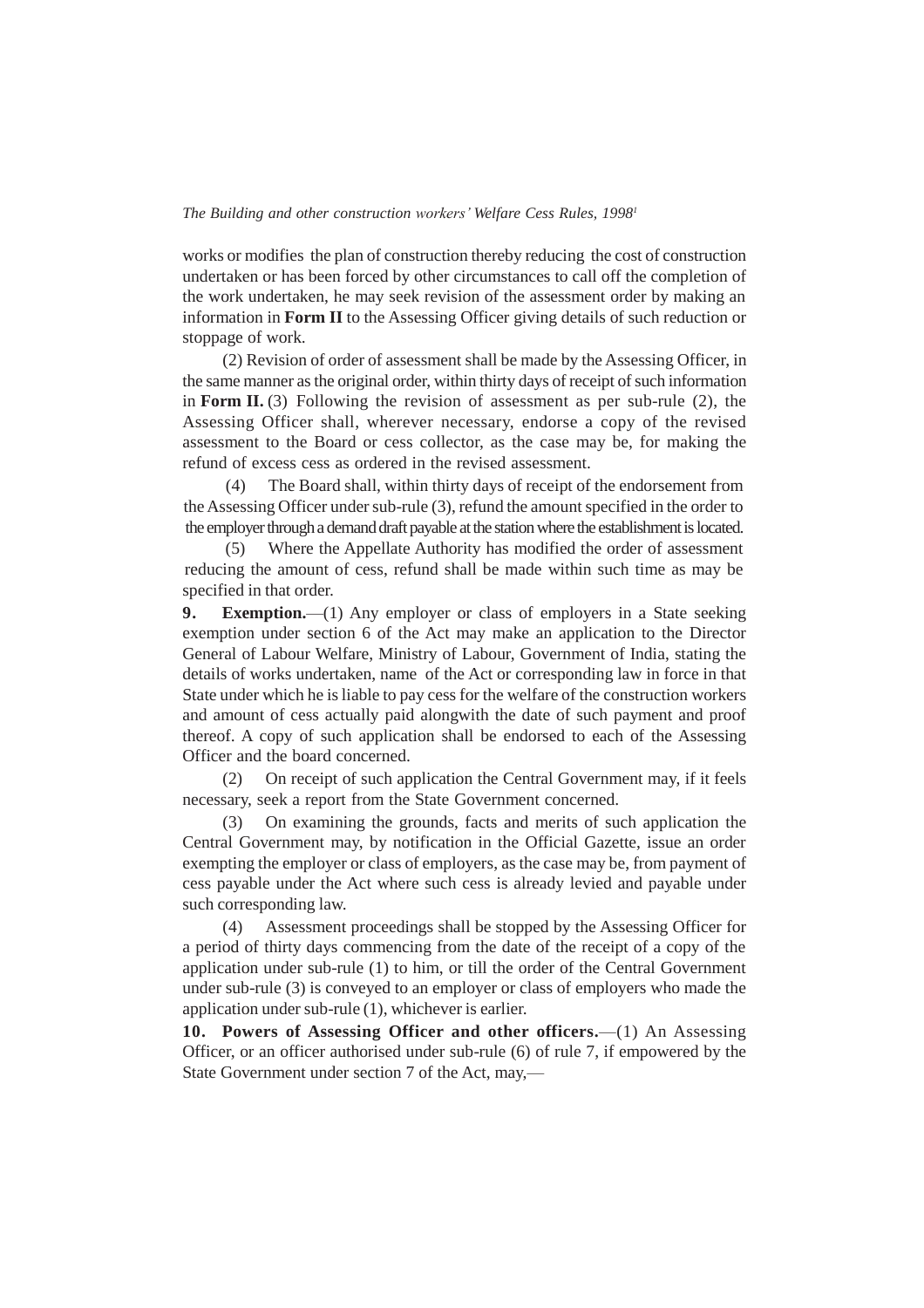- (a) enter any establishment where building and other construction work is going on;
- (b) make an inventory of materials, machinery or other articles lying at the work place;
- (c) enquire about the number of workers engaged in various activities;
- (d) require the production of any prescribed register or any other documents relevant to the assessment of cost of construction or number of workers employed;
- (e) seize or take copies of any such records;
- (f) make general assessment of the stage of the construction work having been completed;
- (g) direct the employer or any other person incharge of the place that no material or machinery shall be removed or disturbed for so long as is necessary for the purpose of any examination;
- (h) take measurement, notes or photographs;
- (i) exercise such other powers considered absolutely necessary for reasonable assessment of cost of construction.

**11. Date of payment.**—Date of payment of cess shall be the date on which the amount is deposited with the cess collector under sub-rule (1) of rule 4, or the date of deduction at source under sub-rule (3) of rule 4, or the date on which the draft has been deposited with the local authority under sub-rule (4) of rule 4, as the case may be.

**12. Penalty for non-payment.**—(1) An Assessing Officer, if it appears to him that an employer has not paid the cess within the date as specified in the assessment order or has paid less cess, including the cess deducted at source or paid in advance, shall issue a notice to such employer that it shall be deemed to be in arrears and such Assessing Officer may, after such inquiry as it deems fit, impose on such employer, a penalty not exceeding such amount of cess:

*Provided that before imposing any such penalty, such employer shall be given a reasonable opportunity of being heard and if after such hearing the Assessing Officer is satisfied that the default was for any good and sufficient reason, no penalty shall be imposed on such employer.*

**13. Recovery of overdue amount.**—For the purpose of recovery of sums due on account of unpaid cess, interest for overdue payment or, penalty under these rules, the assessing officer shall prepare a certificate signed by him, specifying the amount due and send it to the collector of the district concerned who shall proceed to recover from the said employer the amount specified thereunder as if it were an arrear of land revenue.

14. **Appeal.**—(1) An employer aggrieved by an order of the assessment made under rule 7 or by an order imposing penalty made under rule 12 may appeal against such order, within three months of the receipt of such order, to the Appellate Authority.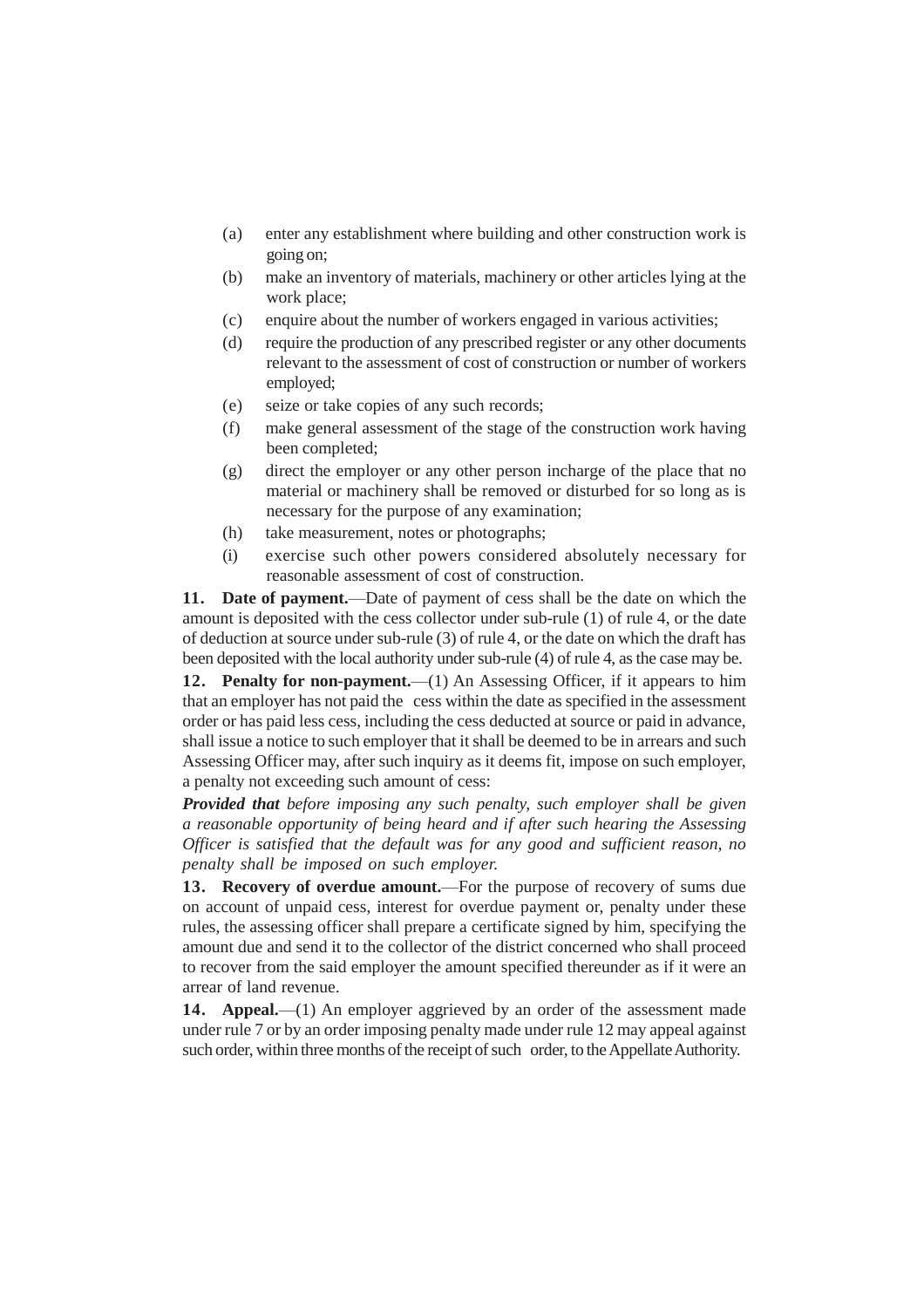*The Building and other construction workers' Welfare Cess Rules, 1998 1*

- (2) The appeal shall be accompanied with—
- (a) the order appealed against;
- (b) a certificate from the cess collector to the effect that the amount of cess or penalty or both, as the case may be, relating to such appeal has been deposited;
- (c) a fee equivalent to one per cent, of the amount in dispute or penalty or both, as the case may be, under such appeal;
- (d) a statement of points in dispute;
- (e) documentary evidence relied upon.

(3) On receipt of the appeal the Appellate Authority may call from the Assessing Officer a statement on the basis of his assessment order appealed against, as such Appellate Authority may consider necessary for the disposal of such appeal.

(4) TheAppellateAuthority shall give the appellant an opportunity of being heard in the matter and dispose of the appeal as expeditiously as possible.

(5) On being satisfied on the quantum of cess the Appellate Authority shall confirm the order of the Assessing Officer or if in his opinion the assessment was wrong; or on the higher side shall modify the order of assessment or if in his opinion the assessment is on the lower side or if the basis of assessment is wrong, it shall remand back the assessment order to the Assessing Officer alongwith his observations to rectify the wrong.

(6) An order remanded back under sub-rule (5) shall be disposed of by the Assessing Officer within one month in view of the observation made by the Appellate Authority:

Provided that if the amount of cess is proposed to be enhanced the assessee shall be given an opportunity of being heard.

(7) No appeal shall lie against the order of the Appellate Authority under this rule.

(8) If the Appellate Authority is of the opinion that the quantum of penalty imposed is on the higher side or not correctly made it shall suitably modify or set aside the order of the Assessing Officer, as the case may be.

(9) The appeal under this rule shall be disposed of by making a speaking order and a copy of such order shall be sent to each of 'the appellant, the Assessing Officer and the Board within five days of the date on which such order is made.

(10) An order in appeal reducing the amount of cess shall also ask the Board to refund the excess cess.

(11) An order in appeal reducing, enhancing or confirming the orders of penalty, as the case may be, shall also specify the date by which the amount of penalty should be paid/refunded.

**15. Filing of complaints.**—(1) The Assessing Officer, or any inspector under the mainAct, or a Trade Union, having come to know of violation of an obligation to